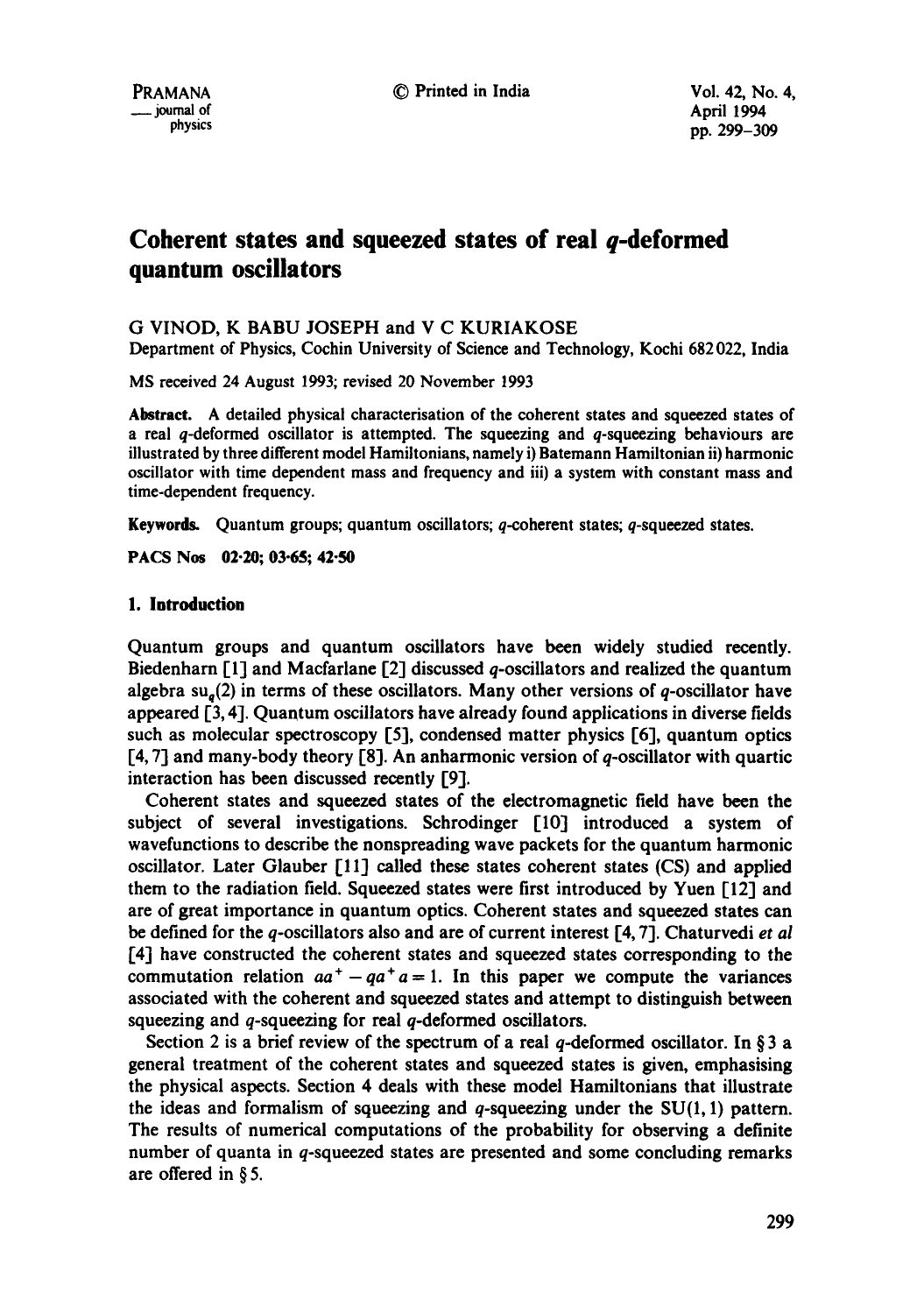## **2. Spectrum of a** q-deformed oscillator

Here we recapitulate the basic facts about real  $q$ -deformed oscillators  $[4]$ . Let us consider the q-commutation relation  $(q-CR)$ 

$$
aa^+ - qa^+a = 1 \tag{1}
$$

where  $q$  is real. We demand that

$$
[N, a+] = a+,
$$
  

$$
[N, a] = -a.
$$
 (2)

If we take

$$
aa^+ = [N+1]_q
$$
  
\n
$$
a^+ a = [N]_q
$$
\n(3)

with  $[X]_q = (q^X - 1)/(q - 1)$ , (1) is readily satisfied. With the help of (3), (1) can be rewritten as

$$
[a, a+] = qN.
$$
 (4)

The operators  $a^+$ , a and N can be thought of as creation, annihilation and number operators respectively for a q-deformed H.O. with the Hamiltonian

$$
H_q = P_q^2 / 2m + \frac{1}{2} m \omega^2 X_q^2
$$
 (5)

where

$$
X_{q} = \sqrt{\hbar/2m\omega(a+a^{+})},
$$
  
\n
$$
P_{q} = -i \sqrt{\frac{m\hbar\omega}{2}(a-a^{+})},
$$
\n(6)

 $X_q$  and  $P_q$  are hermitian operators satisfying the CR

$$
[X_q, P_q] = i\hbar q^N. \tag{7}
$$

The uncertainty relation corresponding to this is

$$
\Delta X_q \Delta P_q \geq \frac{\hbar}{2} \langle q^N \rangle.
$$

As  $q \rightarrow 1$ , one recovers the corresponding operators of ordinary quantum mechanics namely  $X$  and  $P$ .

The q-oscillator Hamiltonian can be written as

$$
H_q = \frac{\hbar\omega}{2} (aa^+ + a^+ a),
$$
  
= 
$$
\frac{\hbar\omega}{2} ([N]_q + [N+1]_q).
$$
 (8)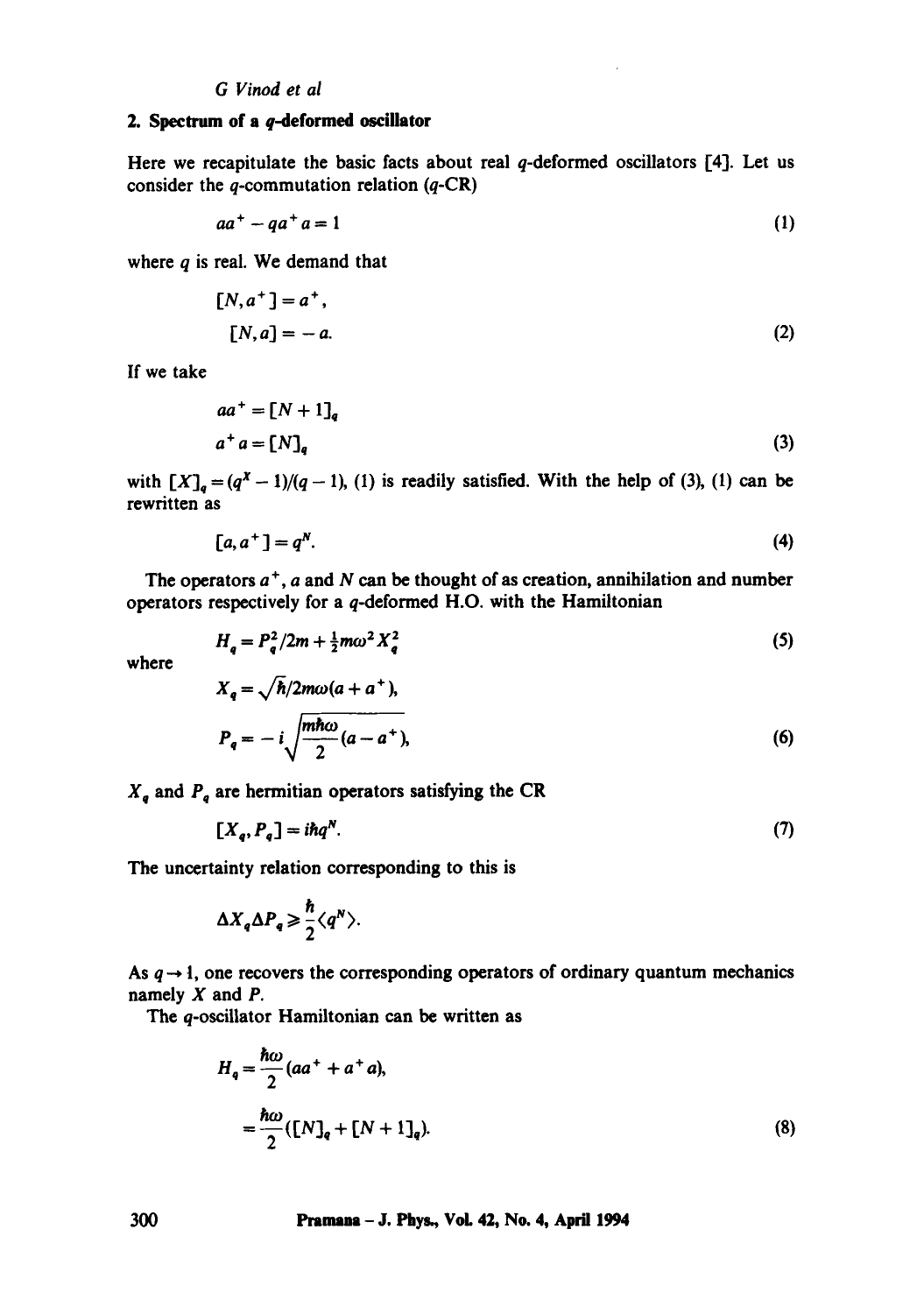The energy eigenvalues are

$$
E_n = \frac{1}{2}\hbar\omega\left(\left[n\right]_q + \left[n+1\right]_q\right) \tag{9}
$$

where  $n$  is an eigenvalue of the operator  $N$ :

$$
N|n\rangle_q = n|n\rangle_q. \tag{10}
$$

In general, any state  $\ket{n}_q$  can be built up from the q-vacuum

$$
|n\rangle_q = \frac{(a^+)^n}{\sqrt{[n]!}}|0\rangle_q \tag{11}
$$

where  $[n]! = [n] [n-1] \cdots [2][1]$  and the q-vacuum  $|0\rangle_q$  is identified with ordinary vacuum  $|0\rangle$ .

## **3. Coherent states and squeezed states**

A normalized  $q$ -coherent state  $(q$ -CS) is defined as

$$
a|\alpha\rangle_q = \alpha|\alpha\rangle_q \tag{12}
$$

$$
|\alpha\rangle_q = \left[\exp_q(|\alpha|^2)\right]^{-1/2} \sum_{n=0}^{\infty} \frac{\alpha^n}{\sqrt{[n]!}} |n\rangle_q \tag{13}
$$

where

$$
\exp_q \chi = \sum_{n=0}^{\infty} \frac{\chi^n}{[n]!}
$$

The  $q$ -CS can be obtained from the  $q$ -vacuum by the action of a  $q$ -displacement operator  $D_a(\alpha)$ :

where

$$
|\alpha\rangle_q = D_q(\alpha)|0\rangle_q
$$
  
\n
$$
D_q(\alpha) = \left[\exp_q|\alpha|^2\right]^{-1/2} \exp_q(\alpha a^+).
$$
\n(14)

Note that the displacement operator that generates a q-CS from the vacuum is not equal to  $\exp_a(\alpha a^+ - \alpha^* a)$ , which is the q analogue of  $\exp(\alpha a^+ - \alpha^* a)$ , the displacement operator in the  $q=1$  theory.

The probability of measuring  $n$  quanta in the  $q$ -CS is

$$
P_n = \left[\exp_q(|\alpha|^2)\right]^{-1} \left(\frac{|\alpha|^{2n}}{[n]!}\right)
$$

$$
= \left[\exp_q(\langle [n]\rangle)\right]^{-1} \left(\frac{\langle [n]\rangle^n}{[n]!}\right) \tag{15}
$$

where we have made use of the fact that

$$
|\alpha|^2 = \langle [n] \rangle. \tag{16}
$$

Equation (15) represents a q-Poisson distribution. Variances of  $X_q$  and  $P_q$  defined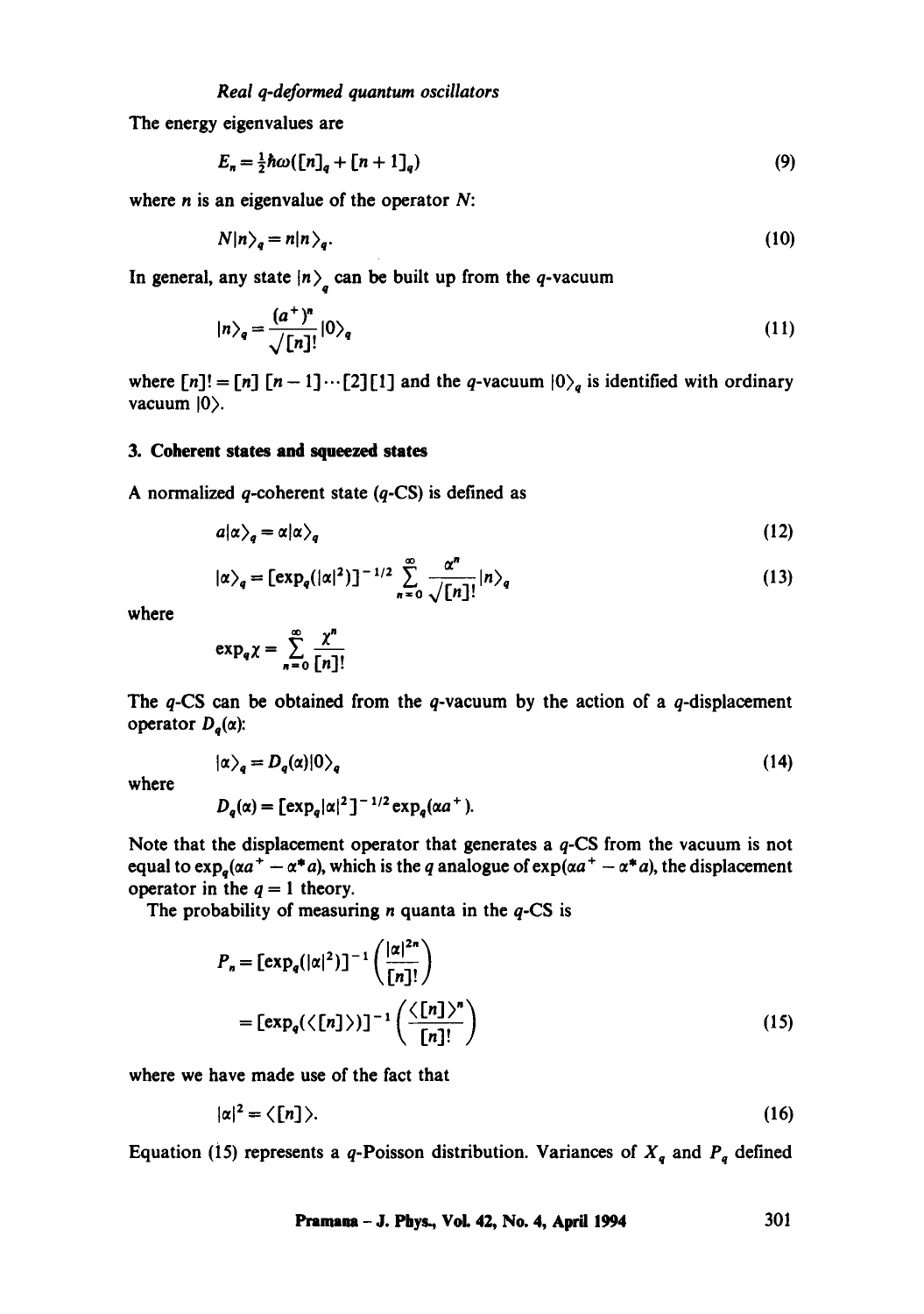*G Vinod et al* 

by (7) are calculated:

$$
\operatorname{Var} X_q = \frac{\hbar}{2m\omega} \left( |\alpha|^2 (q - 1) + 1 \right),
$$
  

$$
\operatorname{Var} P_q = \frac{m\hbar\omega}{2} \left( |\alpha|^2 (q - 1) + 1 \right).
$$
 (17)

Equation (17) fixes an upper limit for  $\alpha$  i.e.  $|\alpha| \leq 1/(1 - q)$ .

The uncertainty product for a  $q$ -CS| $\alpha$ )<sub>q</sub> is expressed in the form

$$
(\Delta X_q)(\Delta P_q) = \hbar/2(|\alpha|^2(q-1)+1) \tag{18}
$$

while the corresponding relation for the state  $|n\rangle_q$  is

$$
(\Delta X_q)_n(\Delta P_q)_n = (\hbar/2)(\lfloor n \rfloor + \lfloor n+1 \rfloor). \tag{19}
$$

The q-vacuum state satisfies the relation

$$
(\Delta X_q)_0 (\Delta P_q)_0 = \hbar/2 \tag{20}
$$

which coincides with the position-momentum uncertainty relation for the ordinary vacuum state  $|0\rangle$ . Thus the uncertainty product for  $q$ -CS is different from that of the q-vacuum state, which is  $h/2$ . Also the uncertainty product depends on the parameter  $\alpha$ .

Let us introduce two self-adjoint operators  $A_1$  and  $A_2$ , called the quadrature components, such that

$$
a = A_1 + iA_2
$$
  
\n
$$
a^+ = A_1 - iA_2
$$
\n(21)

then it can be seen that

Var 
$$
A_1 = (\frac{1}{4})((q-1)|\alpha|^2 + 1)
$$
,  
Var  $A_2 = (\frac{1}{4})((q-1)|\alpha|^2 + 1)$ ,  
 $(\Delta A_1)(\Delta A_2) = \frac{1}{4}((q-1)|\alpha|^2 + 1)$ . (22)

The quantum noise energy  $[12]$  is zero for q-CS also:

$$
\langle \alpha | (\Delta a)^{+} (\Delta a) | \alpha \rangle_{q} = 0. \tag{23}
$$

Let us now define two new operators  $b$  and  $b^+$ :

$$
\begin{pmatrix} b \\ b^+ \end{pmatrix} = \begin{pmatrix} \mu & v \\ v^* & \mu^* \end{pmatrix} \begin{pmatrix} a \\ a^+ \end{pmatrix}.
$$
 (24)

With

$$
|\mu|^2 - |\nu|^2 = 1 \tag{25}
$$

it follows that

$$
bb+ - b+ b = qN.
$$
 (26)

## **302 Pramaaa - J. Phys., VoL 42, No. 4, April 1994**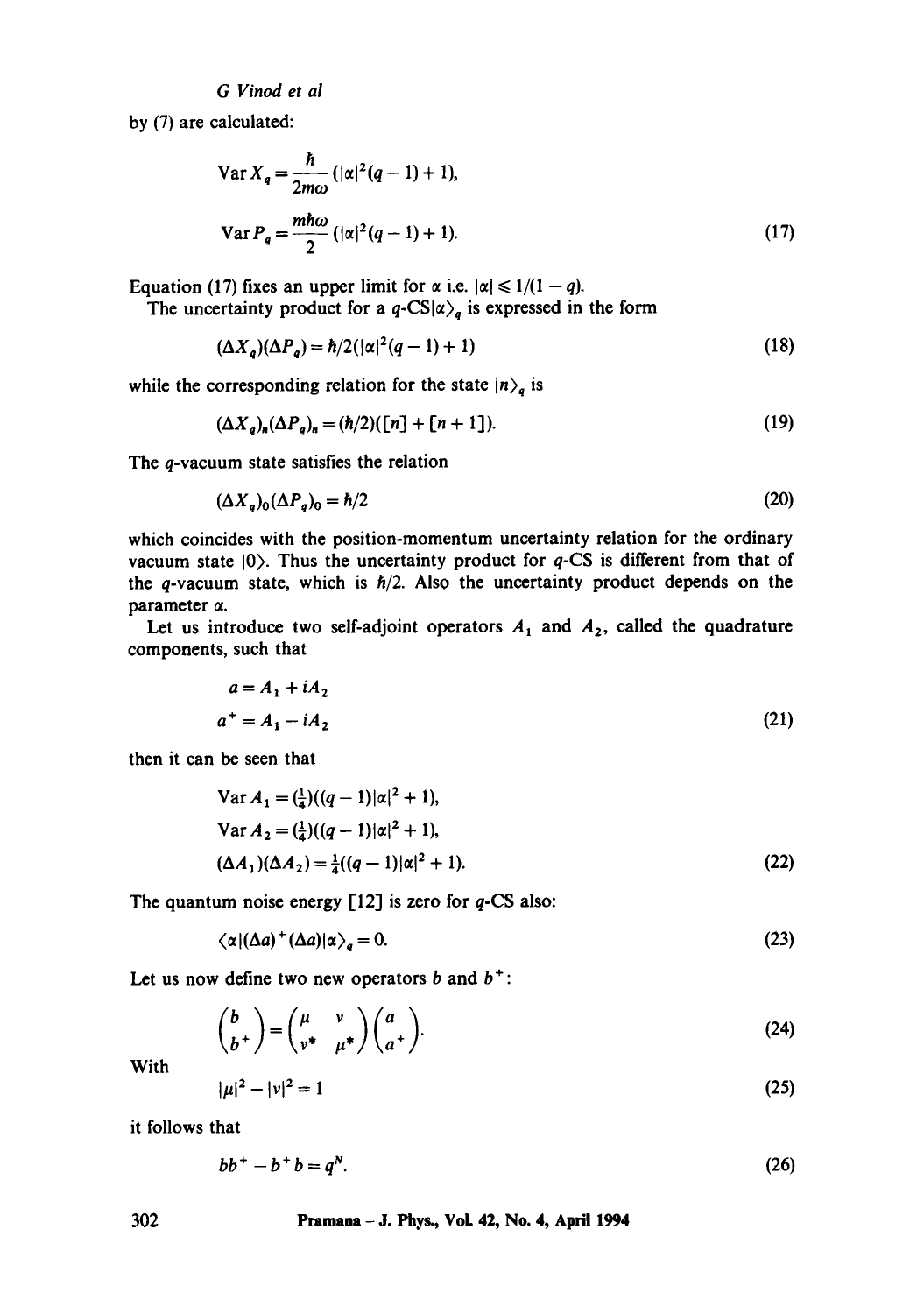The  $SU(1, 1)$  squeezed states of the q-oscillator are defined as follows:

$$
b|\beta\rangle_q = \beta|\beta\rangle_q. \tag{27}
$$

We can express  $|\beta\rangle_q$  as a linear combination of the number states  $|n\rangle_q$  [13]:

$$
|\beta\rangle_q = \sum_{n=0}^{\infty} C_n |n\rangle_q,
$$
  
\n
$$
b|\beta\rangle_q = (\mu a + v a^+) \sum_{n=0}^{\infty} C_n |n\rangle_q,
$$
  
\n
$$
= \beta \sum_{n=0}^{\infty} C_n |n\rangle_q.
$$
\n(29)

It follows that

$$
C_1 = \beta C_0/\mu
$$
  
\n
$$
C_2 = (\beta C_1 - \nu C_0)/\sqrt{([2])\mu}
$$

or in general,

$$
C_n = \frac{\beta C_{n-1} - \nu \sqrt{((n-1))C_{n-2}}}{\mu \sqrt{[n]}}.
$$
\n(30)

Although, in general  $\mu$  and v are arbitrary, here we consider the evolution of a state which is initially a q-coherent state (i.e.  $\mu(0) = 1$ ,  $\nu(0) = 0$ ) into a q-squeezed state  $|\beta\rangle_q$  at t. This procedure is motivated by similar considerations made in references [14] and [15] in the context of ordinary coherent states and squeezed states. Inverting (24), we have

$$
a = \mu^*b - \nu b^+
$$

$$
a^+ = \nu^*b + \mu b^+
$$

so that the Hamiltonian (8) becomes

$$
H = \frac{\hbar \omega}{2} (2\mu^* \nu^* b^2 - 2\mu v b^{2} + b b^+ + b^+ b). \tag{31}
$$

It can easily be shown that

$$
\langle A_1 \rangle_{\beta} = 1/2(\beta(\mu^* - \nu^*) + \beta^*(\mu - \nu)), \tag{32}
$$

$$
\langle A_2 \rangle_{\beta} = 1/2(\beta^*(\mu + v) + \beta(\mu^* + v^*)),
$$
  
\n
$$
\text{Var } A_1 = \frac{1}{4}|\mu - v|^2 \sigma(t),
$$
  
\n
$$
\text{Var } A_2 = \frac{1}{4}|\mu + v|^2 \sigma(t).
$$
\n(33)

Also 
$$
(\Delta A_1) (\Delta A_2) = \frac{1}{4} |\mu^2 - v^2| \sigma(t)
$$
 (34)  
where

 $\sigma(t) = \sum q^n |C_n|^2$ . n=O (35)

**Pramana** – J. Phys., Vol. 42, No. 4, April 1994 
$$
303
$$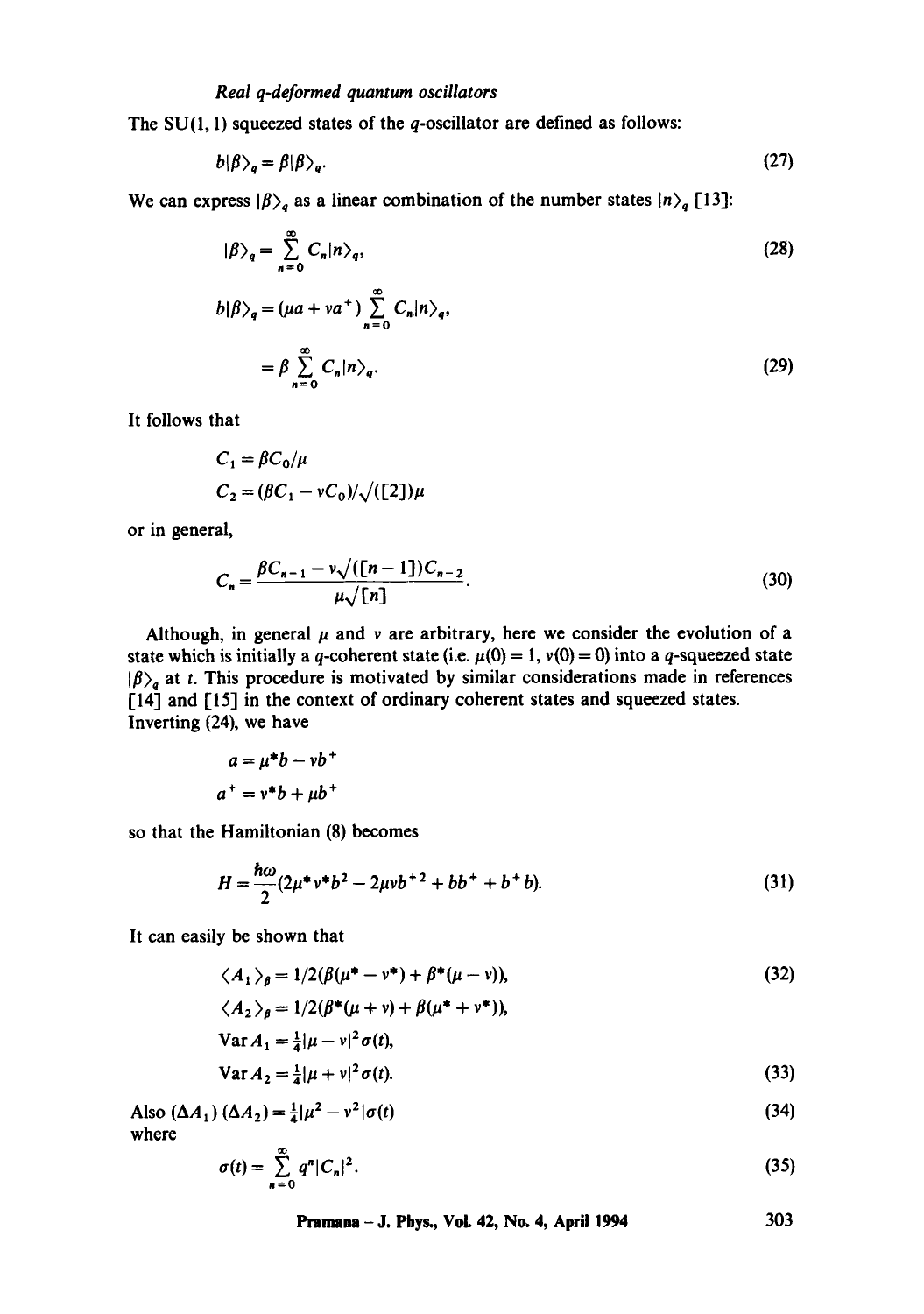## *G Vinod et al*

In the present work we restrict q to the domain  $0 \leq q \leq 1$ , and assume the normalization

$$
\sum_{n=0}^{\infty} |C_n|^2 = 1.
$$
 (36)

This yields the inequality  $\sigma(t) \leq 1$ .

At this point we wish to draw a distinction between squeezing and  $q$ -squeezing. By squeezing we mean that the variance goes below the value of the uncertainty product in the q-vacuum state, which is same as that for the ordinary state. On the other hand, q-squeezing implies that the variance is less than the uncertainty product for the q-CS state. For an undeformed oscillator the uncertainty product is the same for vacuum as well as for CS. But when  $q \neq 1$ , the uncertainty product has different values corresponding to  $q$ -vacuum and  $q$ -CS.

From (35),

$$
\sigma(0) = \frac{\exp_q(q|\beta|^2)}{\exp_q(|\beta|^2)}.
$$
\n(37)

We assume that  $|\beta\rangle_q$  is prepared initially as a q-CS. Hence it follows from (22), (34) and (37) that

$$
(q-1)|\alpha|^2 + 1 = \frac{\exp_q(q|\beta|^2)}{\exp_q(|\beta|^2)}
$$
(38)

Thus in the  $q \neq 1$  theory,  $\alpha$  and  $\beta$  are interrelated. Squeezing means ( $\Delta A_1$ ) or ( $\Delta A_2$ )  $\leq \frac{1}{4}$ and q-squeezing means  $(\Delta A_1)$  or  $(\Delta A_2) \le \sigma(0)/4$ . We may define the degree of squeezing and the degree of q-squeezing respectively as

$$
S^{(A)} = \frac{2\langle (\Delta A)^2 \rangle - \frac{1}{4}}{\frac{1}{4}},
$$
 (39)

$$
\mathcal{S}_q^{(A)} = \frac{2\langle (\Delta A)^2 \rangle - (\frac{1}{4})\sigma(0)}{\frac{1}{4}\sigma(0)}.
$$
 (40)

Squeezing corresponds to  $S^{A_1}$  < 0, or  $S^{A_2}$  < 0, while q-squeezing implies  $S_q^{A_1}$  < 0 or  $S_a^{\bar{A_2}} < 0.$ 

## **4. SU(1, 1) squeezed states of real q-deformed Hamiltoaiaas**

## 4.1 *Batemann Hamiltonian*

Baseia *et al* [14] studied the appearance of squeezed states for the Batemann Hamiltonian where the mass of the oscillator changes suddenly. In this section we discuss the squeezing and q-squeezing properties associated with  $SU(1, 1)$  squeezed states of a real q-deformed Batemann Hamiltonian, defined by the relation

$$
H(t) = \frac{P^2}{2M(t)} + \frac{1}{2}M(t)\omega^2 X^2
$$
\n(41)

where

$$
M(t) = M_0 e^{\lambda t}.
$$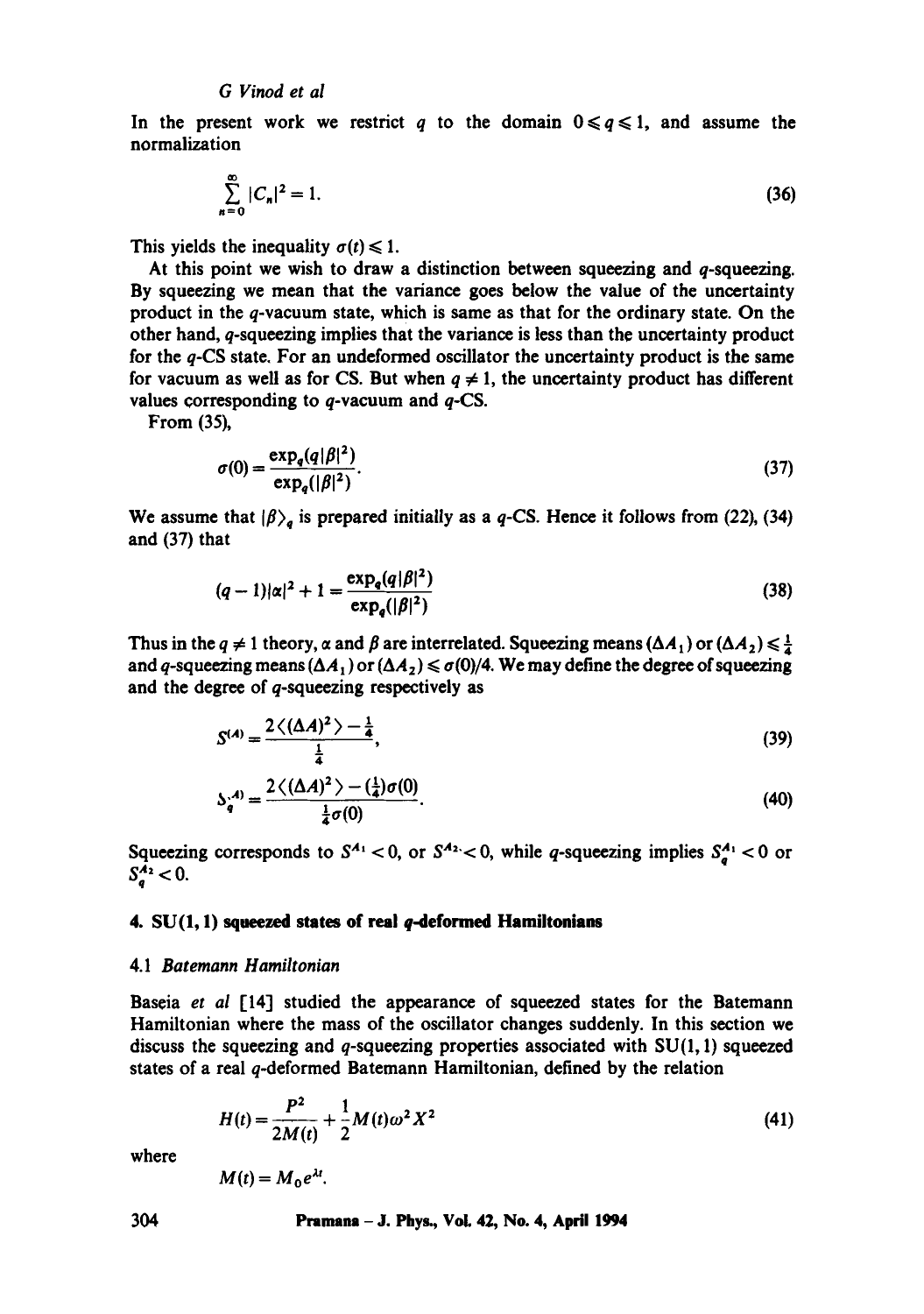**We** take the corresponding q-deformed Hamiltonian in the form:

$$
H_q(t) = \frac{P_q^2}{2M(t)} + \frac{1}{2}M(t)\omega^2 X_q^2
$$
 (42)

**Setting** 

$$
\mu(t) = \cosh(\lambda t/2) = \frac{1}{2} \left( \sqrt{\frac{M(t)}{M_0}} + \sqrt{\frac{M_0}{M(t)}} \right)
$$
  

$$
v(t) = \sinh(\lambda t/2) = \frac{1}{2} \left( \sqrt{\frac{M(t)}{M_0}} - \sqrt{\frac{M_0}{M(t)}} \right),
$$
 (43)

the condition  $|\mu|^2 - |v|^2 = 1$  is easily satisfied. Now consider the case where mass changes suddenly as

$$
M_0 \to M_1 \text{ at } t = t_1:
$$
  
\n
$$
M(t) = M_0 \theta(t - t) + M_1 \theta(t - t_1),
$$
\n(44)

where  $\theta$  is the Heaviside step-function.

The quadrature components  $A_1$  and  $A_2$  have equal variances:

$$
(\Delta A_1)^2_{\beta} = (\Delta A_2)^2_{\beta} = \frac{1}{4}\sigma(t) = (\Delta A_1)_{\beta} (\Delta A_2)_{\beta}.
$$
 (45)

Thus  $|\beta\rangle_q$  behaves as a q-CS.

For  $t > t_1$ ,

$$
M(t) = M_0 + \Delta M = M_0(1+\delta)
$$

where

$$
\delta = \frac{\Delta M}{M_0}, \quad \Delta M = M_1 - M_0
$$

Then

$$
(\Delta A_1)^2 = \frac{\sigma(t)}{4(1+\delta)},
$$
  
\n
$$
(\Delta A_2)^2 = \left(\frac{1+\delta}{4}\right)\sigma(t),
$$
  
\n
$$
(\Delta A_1) = (\Delta A_2) = \frac{\sigma(t)}{4}.
$$
\n(46)

This implies that the uncertainty product can go below  $\frac{1}{4}$ . For  $(\sigma(t)-1) < \delta <$  $(1/[\sigma(t)] - 1)$ , both  $(\Delta A_1)^2$  and  $(\Delta A_2)^2$  fall below this value. In this region one can in principle measure both  $A_1$  and  $A_2$  with uncertainties less than that predicted by Heisenberg's uncertainty principle. Also in the region  $([\sigma(t)]/[\sigma(0)] - 1) < \delta < ([\sigma(0)]/$  $[\sigma(t)] - 1$ , both  $A_1$  and  $A_2$  have variances below that in q-CS. The squeezing pattern is as follows:

$$
A_1 \text{ is squeezed if } \delta > (\sigma(t) - 1),
$$
  
\n
$$
A_1 \text{ is } q\text{-squeezed if } \delta > (\sigma(t)/\sigma(0) - 1).
$$
\n(47)

Similar remarks apply to squeezing and  $q$ -squeezing of the  $A_2$  component.

$$
Pramana - J. Phys., Vol. 42, No. 4, April 1994 \t\t\t\t\t 305
$$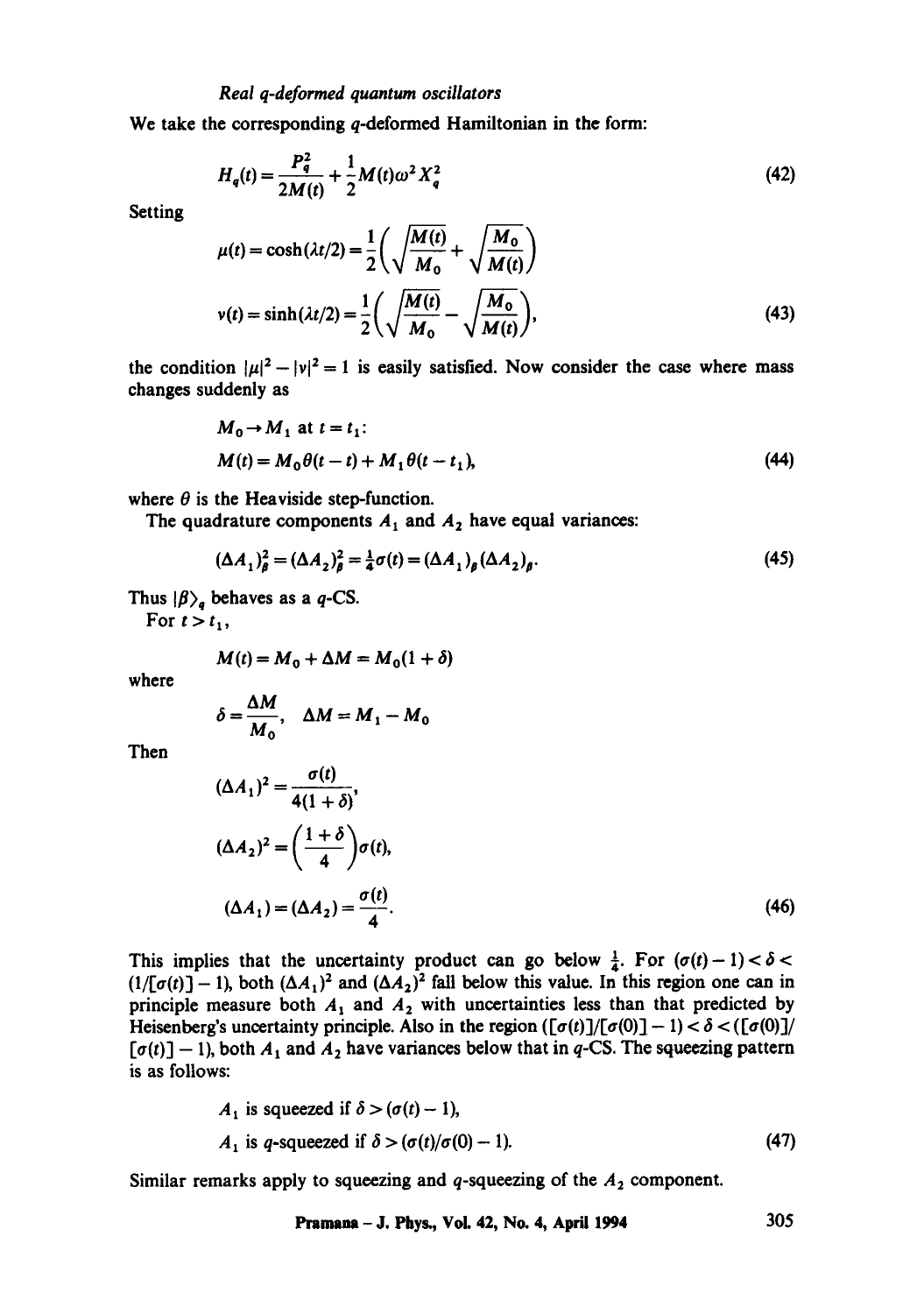*G Vinod et al* 

4.2 *Harmonic oscillator with time dependent mass and frequency* 

Consider the Hamiltonian

$$
H = P2/2M(t) + (1/2)M(t)\omega2(t)X2
$$

where

$$
M(t) = M_0 e^{\lambda t}, \quad \omega(t) = \omega_0 e^{-\rho t}.
$$
 (48)

Squeezing properties of this Hamiltonian have been studied earlier [15]. We can q-deform it as

$$
H_q = \frac{P_q^2}{2M(t)} + (1/2)M(t)\omega^2(t)X_q^2.
$$
 (49)

The coefficients  $\mu(t)$  and  $v(t)$  are expressed as

$$
\mu(t) = \cosh\left(\frac{\lambda - \rho}{2}\right)t,
$$
  

$$
v(t) = \sinh\left(\frac{\lambda - \rho}{2}\right)t.
$$
 (50)

The variances of the quadrature components are calculated as:

$$
(\Delta A_1)^2 = \frac{1}{4} e^{-(\lambda - \rho)t} \sigma(t),
$$
  
\n
$$
(\Delta A_2)^2 = \frac{1}{4} e^{(\lambda - \rho)t} \sigma(t),
$$
  
\n
$$
(\Delta A_1)(\Delta A_2) = \frac{1}{4} \sigma(t).
$$
\n(51)

Here also the uncertainty product may decrease below  $\frac{1}{4}$ .

 $A_1$  is squeezed if  $(\lambda - \rho) < \frac{-1}{t} \ln(\sigma(t))$  and q squeezed if  $(\lambda - \rho) < \frac{1}{t} \ln\left(\frac{\sigma(0)}{\sigma(1)}\right)$ . Similar conditions can be obtained for  $A_2$  also.

## 4.3 *System with constant mass and time dependent frequency*

Consider the q-deformed Hamiltonian

$$
H_{q} = \frac{P_{q}^{2}}{2M} + \frac{1}{2}M\omega_{0}^{2}[1 + \chi\cos(2\omega_{0} + \varepsilon)t]X_{q}^{2}.
$$
 (52)

The squeezing properties of the corresponding  $q = 1$  Hamiltonians have been studied by Geethakumari *et al* [unpublished].

We put

$$
\mu(t) = \frac{1}{2} \Bigg[ \left( \frac{1 + \cos(2\omega_0 + \varepsilon)t}{1 + \chi} \right)^{1/2} + \left( \frac{1 + \chi}{1 + \cos(2\omega_0 + \varepsilon)t} \right)^{1/2} \Bigg],
$$
  

$$
v(t) = \frac{1}{2} \Bigg[ \left( \frac{1 + \cos(2\omega_0 + \varepsilon)t}{1 + \chi} \right)^{1/2} - \left( \frac{1 + \chi}{1 + \cos(2\omega_0 + \varepsilon)t} \right)^{1/2} \Bigg].
$$
 (53)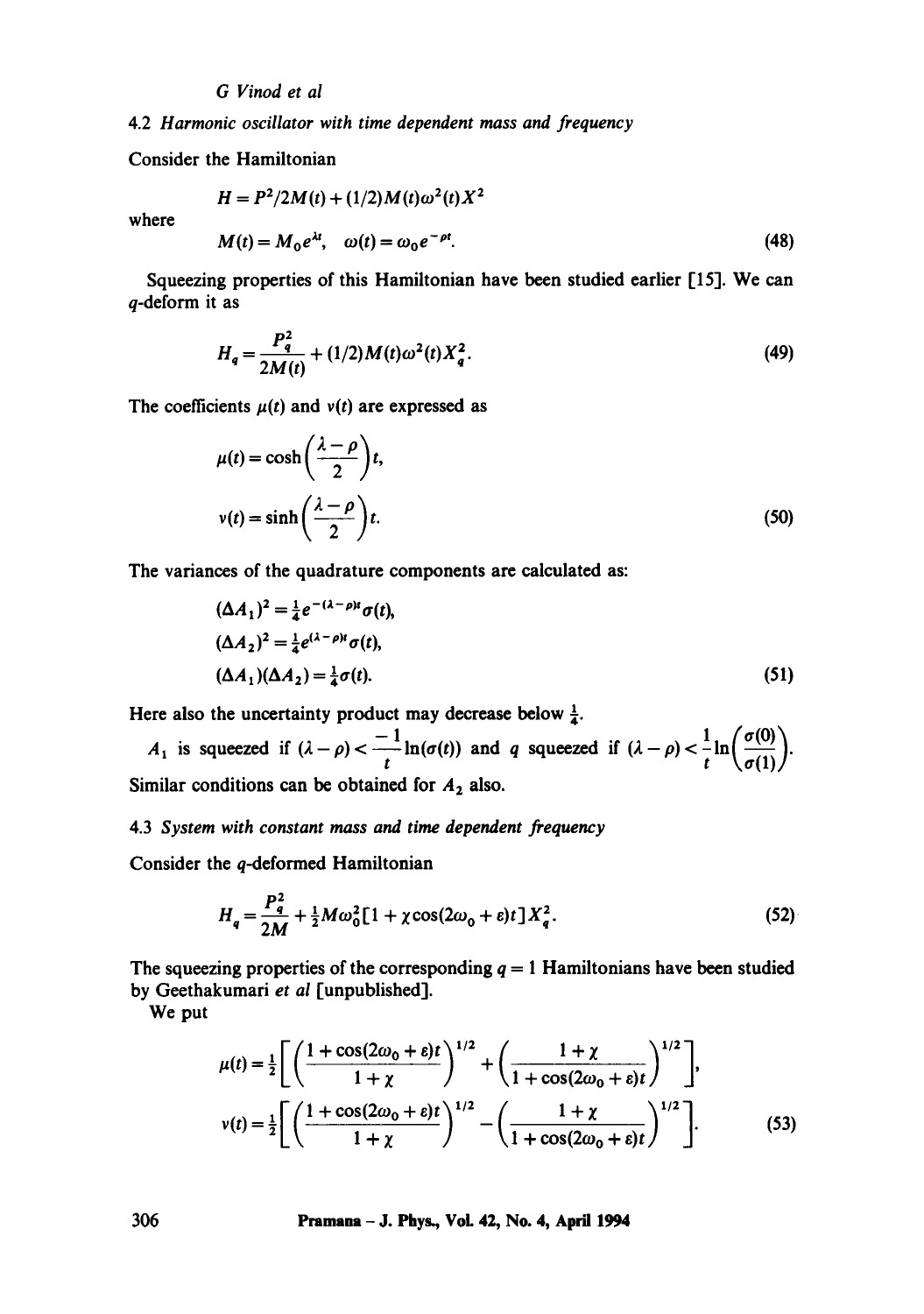Then

$$
(\Delta A_1)^2 = \frac{1}{4} \left[ \frac{1 + \chi}{1 + \cos(\omega_0 + \varepsilon)t} \right] \sigma(t),
$$
  
\n
$$
(\Delta A_2)^2 = \frac{1}{4} \left[ \frac{1 + \chi}{1 + \cos(2\omega_0 + \varepsilon)t} \right] \sigma(t),
$$
  
\n
$$
(\Delta A_1)(\Delta A_2) = \frac{1}{4}\sigma(t).
$$
  
\n
$$
A_1 \text{ is squeezed if } \frac{1 + \chi}{1 + \cos(2\omega_0 + \varepsilon)t} < \frac{1}{\sigma(t)} \text{ and}
$$
  
\n
$$
q\text{-squeezed if } \frac{1 + \chi}{1 + \cos(2\omega_0 + \varepsilon)t} < \frac{\sigma(0)}{\sigma(t)}.
$$
 (54)

## **5. Results and discussion**

We have calculated the probability distribution  $P_n$  for various values of q keeping  $\alpha$ fixed. In figure 1,  $\log_{10} P_n(q)$  is plotted against *n* for four different values of q, namely 1, 0.9, 0.8 and 0 for  $\alpha = 0.5$ . Figure 2 gives the corresponding graph for  $\alpha = 0.9$ . It is clear from these that the graphs for a given q value for different  $\alpha$  values are similar.

In figure 3,  $log_{10}P_0(q)/P_0(1)$  is plotted against q where  $P_0(q)$  is the probability of the ground state corresponding to  $q \neq 1$  and  $P_0$  that corresponding to  $q = 1$ . These graphs plotted for the values, namely,  $\alpha = 0.5$  and 0.9, show marked variation in their behaviour except near the standard value, namely,  $q = 1$ , where they converge.

Starting from a commutation relation for the q oscillator, coherent states of the oscillator have been constructed and the variances of the quadrature components calculated. The  $q$  analogues of bosonic squeezed states have been defined in two ways and are illustrated using three model Hamiltonians. It has been found that if we could achieve a condition which pushes q below unity, we could measure  $X_q$  or  $P_q$ (or both) with uncertainties smaller than  $\hbar/2$ . But ultimately, it is experiment that ought to determine the physical realizability of such states.



**Figure 1.**  D)  $q=0$ . Variation of  $\log_{10} P_n(q)$  with n, for  $\alpha = 0.5$ : A)  $q = 1$ ; B)  $q = 0.9$ ; C)  $q = 0.8$ ;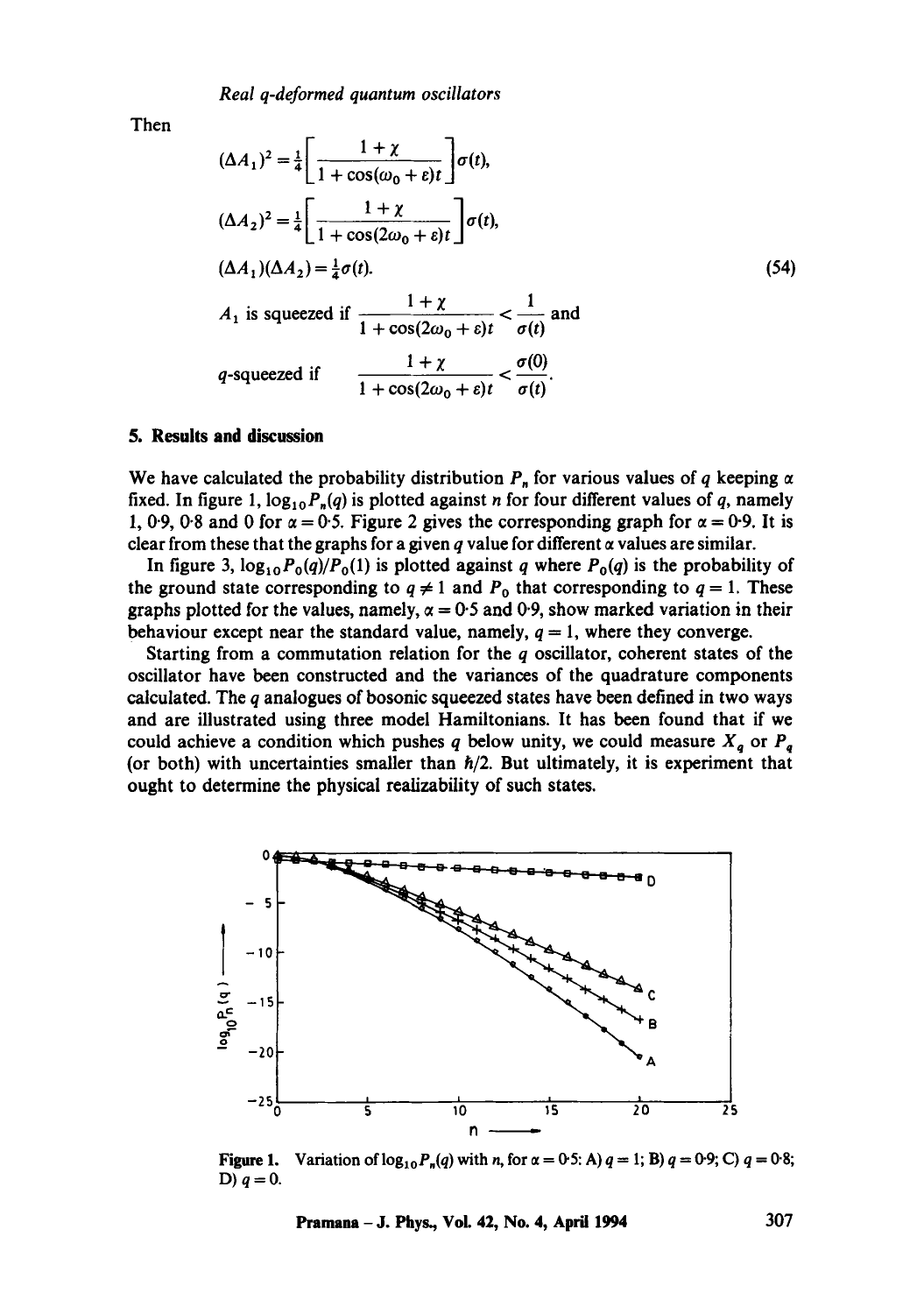

Figure **2,**  D)  $q=0$ . Variation of  $\log_{10} P_n(q)$  with n, for  $\alpha = 0.9$ : A)  $q = 1$ ; B)  $q = 0.9$ ; C)  $q = 0.8$ ;



**Figure 3.** Variation of  $log_{10}[P_0(q)/P_0(1)]$  with q: A)  $\alpha = 0.5$ ; B)  $\alpha = 0.9$ .

## **Acknowledgements**

The authors are grateful to Prof. S Chaturvedi, School of Physics, Central University of Hyderabad for a careful reading of the manuscript and useful suggestions. One of us (GV) thanks UGC for the award of a junior research fellowship.

## **References**

- [13 L C Biedenharn, *J. Phys.* A22, L873 (1989)
- [2] A J Macfarlane, *J. Phys.* A22, 4581 (1989)
- I'3] D Ellinas, *Phys. Rev.* A45, 595 (1992) P P Kulish and E V Damaskinski, J. *Phys.* A23, IA15 (1989) M Chaichan and P P Kulish, *Phys. Lett.* B234, 72 (1990)
- 1'4] S Chaturvedi, A K Kapoor, R Sandhya, V Srinivasan and R Simon, *Phys. Rev.* A43, 4555 (1991)
- 1'5] Zhe Chang and Hong Yan, *Phys. Lett.* A154, 254 (1991) Zhe Chang and Hong Yah, *Phys, Lett.* A156, 242 (1991) Zhe Chang and Hong Yah, *Phys. Lett.* A158, 242 (1991)